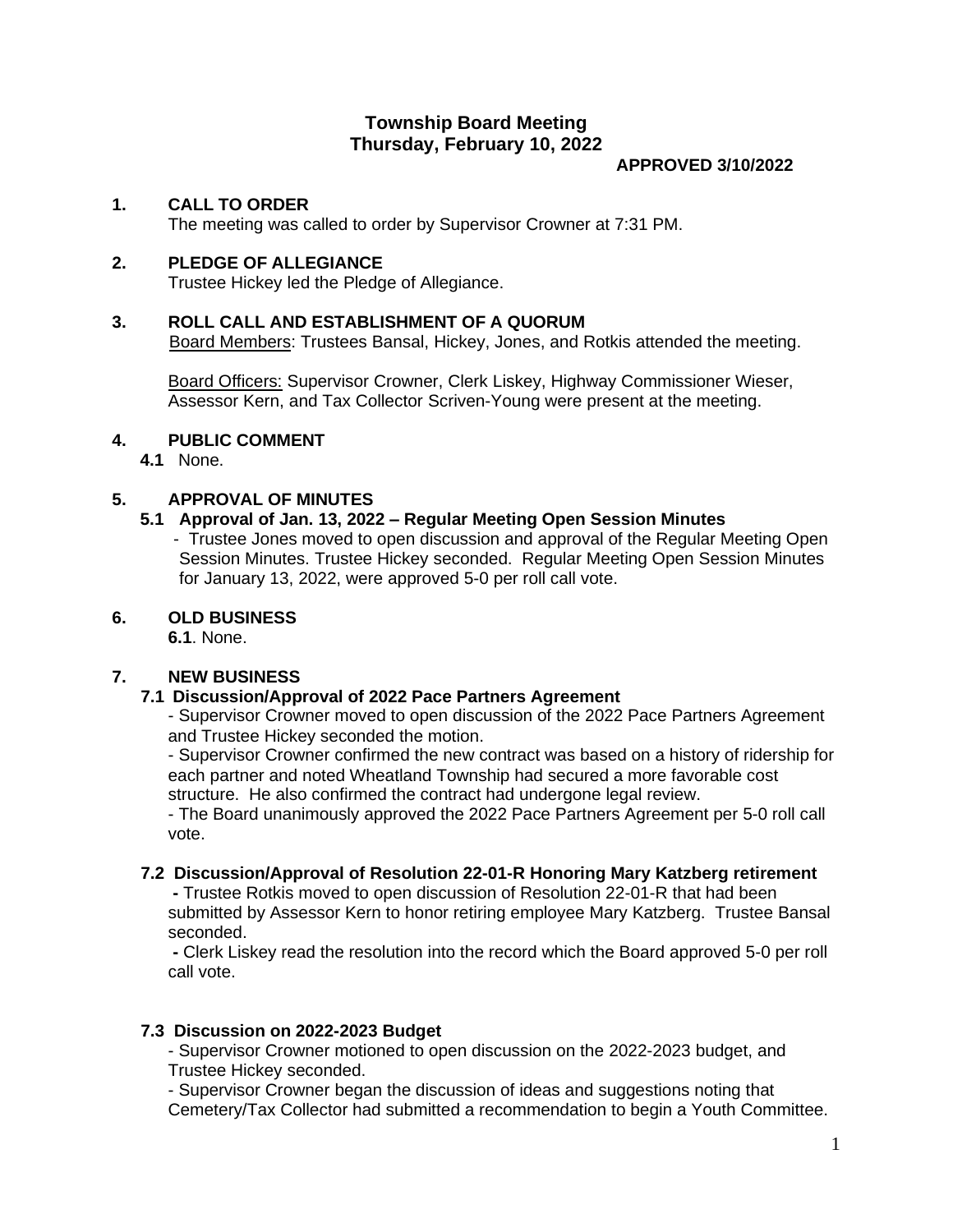Trustee Hickey also reviewed the need to consider increasing the Emergency Funding and General Assistance line items, noting that all Emergency Funds may be eligible for reimbursement.

- Trustee Jones raised the idea of website improvements and the possible development of a Township app.

- Assessor Kern noted issues with security cameras should be included in the budget.

- Supervisor Crowner reconfirmed the 2022-2023 Budget would be discussed/approved for hanging at the March 10, 2022, Board meeting with final approval at the April 12, 2022, Board meeting.

# **8. APPROVAL OF BILLS AND CLAIMS**

## **8.1 Approval of 01/31/22 – 02/15/22 Town and Road District Fund Bills & Claims:**

 - Trustee Jones moved to open discussion for approval of the Town, Park, Assessor, Road & Bridge, Special Hard Road and Cemetery Funds bills and Trustee Rotkis seconded.

- Bills in the amount of \$165,316.09 were approved 5-0 per roll call vote.

# **9. REPORTS**

# **9.1. ASSESSOR (CHUCK KERN)**

- No report but noted he was continuing to recruit for an open position in the Assessor's Office.

## **9.2 HIGHWAY COMMISSIONER (TOM WIESER)**

- Provided an update on cost savings he had secured by changing weather services providers to the same one used by Plainfield and Naperville. He also noted that he was investing \$8k on equipment that would allow the road crew to create their own maps showing where power lines are located. He explained this was done after an unexpected \$20k bill was incurred to repair lights that were cut after the current vendor produced inaccurate maps resulting in mistaken labeling. Despite the initial cost, Commissioner Wieser informed the Board that he expects to gain significant cost savings of approx. \$18 -\$20k per year as well as increased accuracy by eliminating the vendor and bringing the capability inhouse.

## **9.3 TRUSTEES:**

## **TRUSTEE (MEGHNA BANSAL)**

- Informed that the Senior Services Committee had met and began work to schedule and secure speakers for the April – December for the senior lunches. She discussed plans to arrange a Fall excursion to take the seniors to the pumpkin glass blowing exhibit at Arboretum in Lisle. Trustee Hickey noted DuPage County had offered the use of their bus for this proposed senior outing. Trustee Bansal confirmed senior lunches would continue to be held at Wheatland church and would cost around \$250 per event.

## **TRUSTEE (KELLY HICKEY)**

- Updated the previously approved Eagle Scout Micro Pantry Project was on schedule to begin in March.